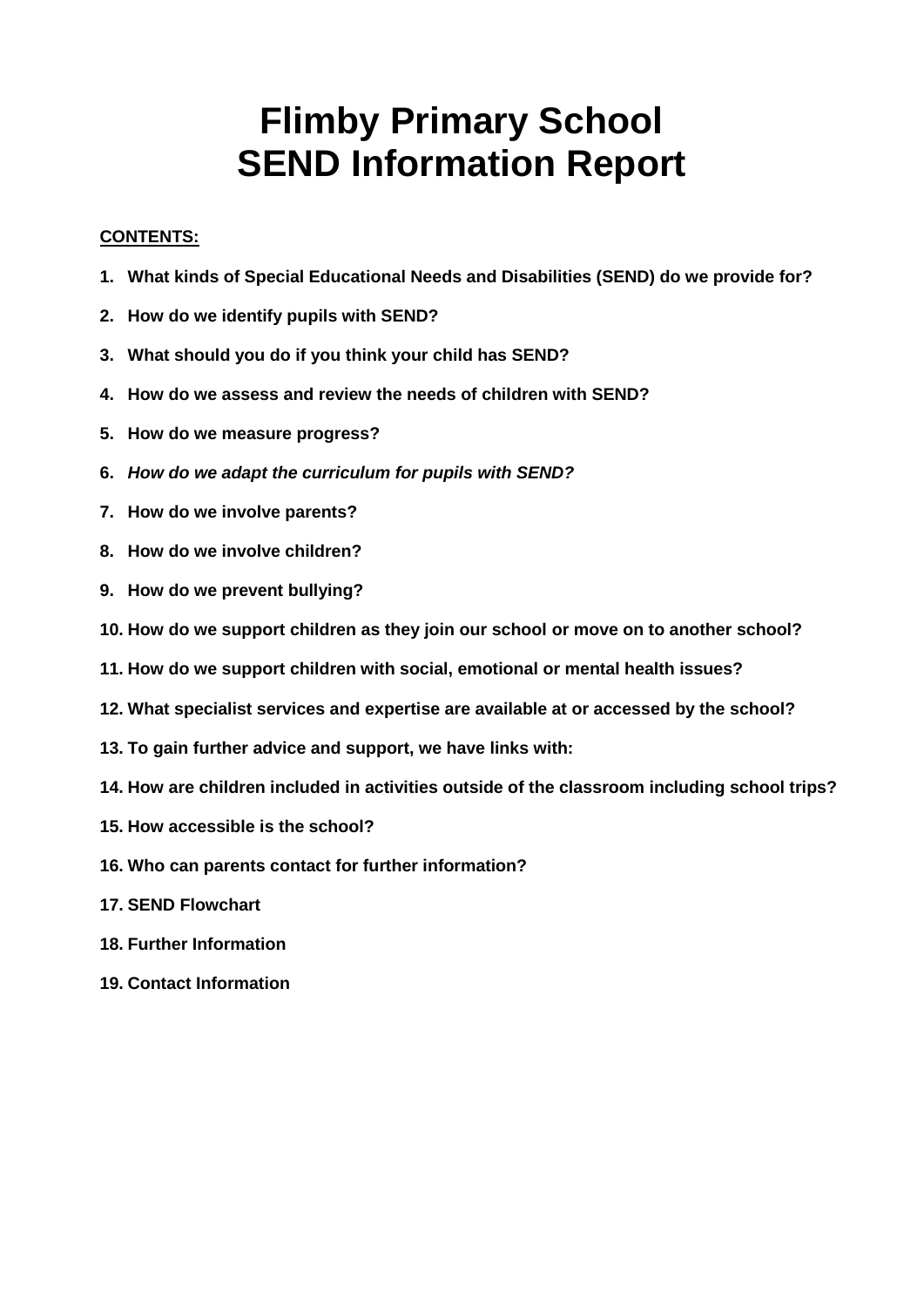# **Special Educational Needs and Disabilities Information Report**

#### *1. What kinds of Special Educational Needs and Disabilities (SEND) do we provide for?*

We provide for pupils with all kinds of Special Educational Needs and Disabilities that attend mainstream schools. This includes pupils who need additional support in the four following broad areas:

- Communication and interaction.
- Social, emotional and mental health.
- Cognition and Learning.
- Sensory and/or physical needs.

All types of Special Educational Needs and Disabilities (SEND) fit into one or more of these main areas set out in the SENDs Code of Practice and some types of SEND may involve needs across all four areas.

Here are some of the specific needs we cater for in school, but actually our commitment to making our school accessible for all pupils means that this is in no way an exhaustive list:

- ADHD (Attention Deficit, Hyperactivity Disorder) and ADD (Attention Deficit Disorder)
- Auditory memory difficulties
- Autistic Spectrum Conditions (including social interaction difficulties)
- Communication and Language difficulties
- Developmental Language Disorder
- Dyscalculia
- Dyslexia
- Dyspraxia
- Emotional and behavioural difficulties
- Global developmental delay
- Hearing difficulties / impairment
- Moderate learning difficulties
- Mental Health (all aspects)
- Receptive and expressive language disorders
- Selective mutism
- Supporting pupils with needs arising from diagnosed medical conditions or syndromes
- Visual difficulties / impairment
- Word-finding difficulties
- Working memory issues

The County also has a Local Offer, which details the kinds of support they can provide for children with SEND.

# *2. How do we identify pupils with SEND?*

We know when pupils need help if:

- Children join the school with a previously identified SEND
- Concerns are raised by parents/carers, the teacher or the child
- Limited academic progress is being made or the child is performing well below age-related expectations
- There are concerns about the child's behaviour or emotional development
- There is a medical diagnosis made
- A concern arises from a learning walk
- They are identified at the termly pupil progress meetings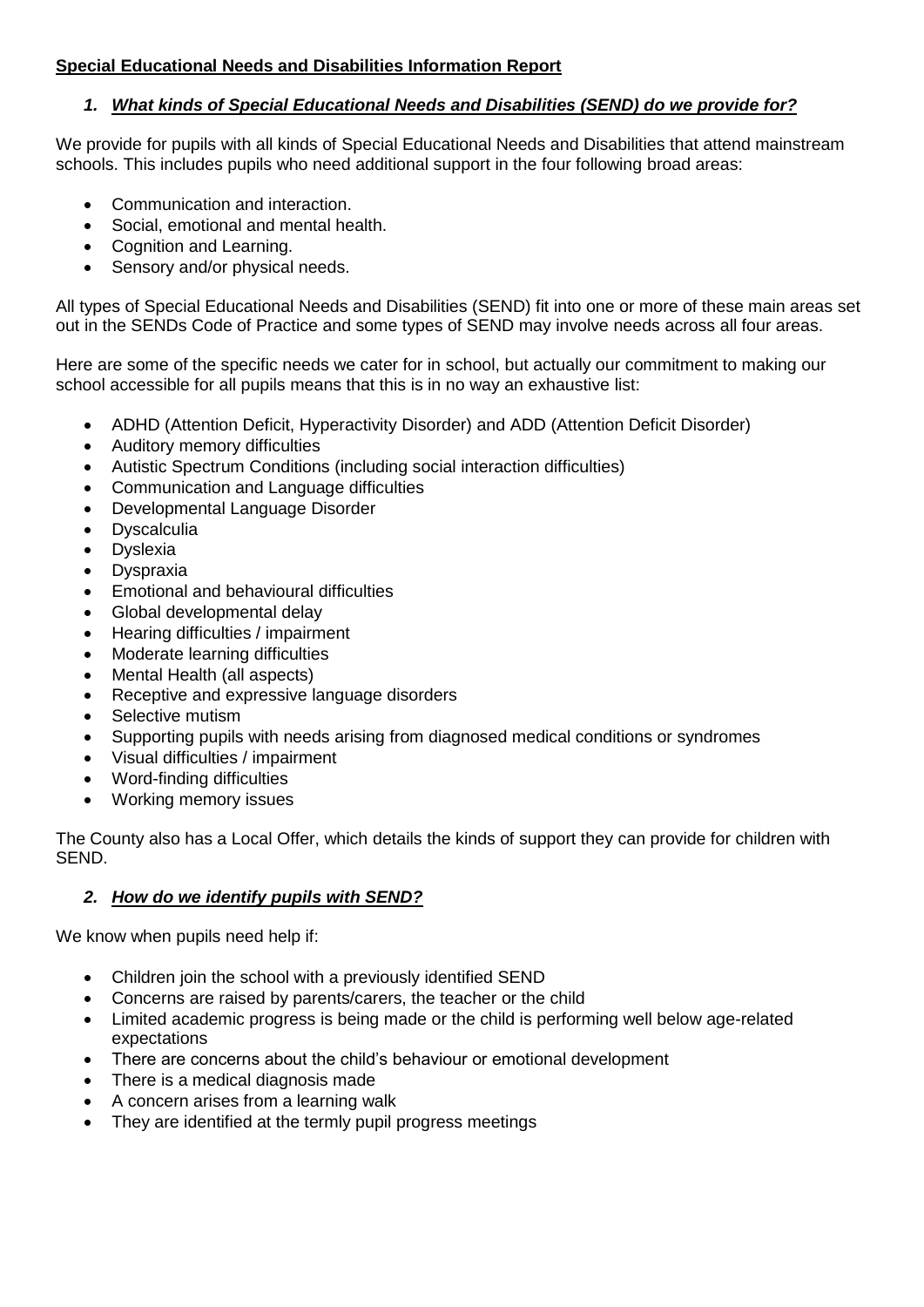# *3. What should you do if you think your child has SEND?*

- First talk to the class teacher, they are the first point of contact for parents and know your child best.
- If there are still concerns, then you can contact Liz Humes, who is the SENDCo (Special Educational Needs and Disabilities Co-ordinator) and can be contacted through the school office.

#### *4. How do we assess and review the needs of children with SEND?*

- We assess the needs of children with SEND by closely analysing our termly assessment data to establish their next learning steps. We also ensure quick identification and action is taken, by immediately adding any children whose progress or development becomes a cause for concern to staff
- The children are then raised as a 'Cause for Concern' and group interventions and support are put in place and these children will have enhanced monitoring and tracking to ensure the steps we are taking are having an impact.
- We look at progress towards IEP (Individual Education Plan) targets to help us to assess whether provision is effective. We also have a focussed IEP that records on-going progress towards targets
- We have a trained ELSA to support our children who present with social and emotional needs
- We have behavioural tracking systems to help us to assess progress towards behavioural targets
- We may also use outside specialists to help us to assess children's needs and to give us a more detailed view of their learning profile
- For children with significant or complex needs and when we need advice and support from outside specialists, we use the SEND Early Help Assessment (EHA) process to analyse needs. The EHA collects lots of information together from everyone involved with a child and their family and is a valuable mechanism for supporting effective multi-agency work.

#### *5. How do we measure progress?*

- We may measure progress by repeating assessments done previously and then looking at how much progress has been made. We also look at evidence of the development of new skills, knowledge and understanding.
- For behaviour, we may use frequency count tracking and ABC sheets to monitor the frequency of particular behaviours that impede or support learning.
- IEP targets are looked at frequently by teachers and are reviewed termly.
- We may at times use standardised testing and scoring.
- For children with significant or profound learning difficulties who have an EHCP (Education, Health and Care Plan) we use the Engagement Model to inform the pre-key stage standards assessments. These pupils will have a personalised curriculum. EHCPs will have an annual review and outside agencies will contribute to them allowing us to gain further evidence of progress and this progress is reported back to the county SENDs team.

# *6. How do we adapt the curriculum for pupils with SEND?*

- Our SENDCo organises provision for children with SEND and she works with parents, class teachers and support staff to ensure that children's needs are met
- We teach a broad, balanced curriculum with a structured approach to ensuring progression in term of skills, knowledge and understanding across and within year groups. Clear steps of learning within the curriculum and smaller structured steps between key learning milestones, means that it can be skilfully adapted to ensure access for all pupils
- All subject leaders have built inclusive practices into their policies and the development of their subject area and have identified and addressed potential barriers to learning in their own subjects.
- Wherever possible, children with SEND are taught in the class with their peers and each pupil's education is carefully managed by the class teachers who will provide differentiated work to suit children's individual needs. This may include additional general support by the teacher or teaching assistant in class and will include the development of strategies to identify, manage and remove barriers to learning
- If a pupil has specific needs, then there may be some personalised planning to meet their needs. This may involve working in a small focus group with either a teacher or a teaching assistant. The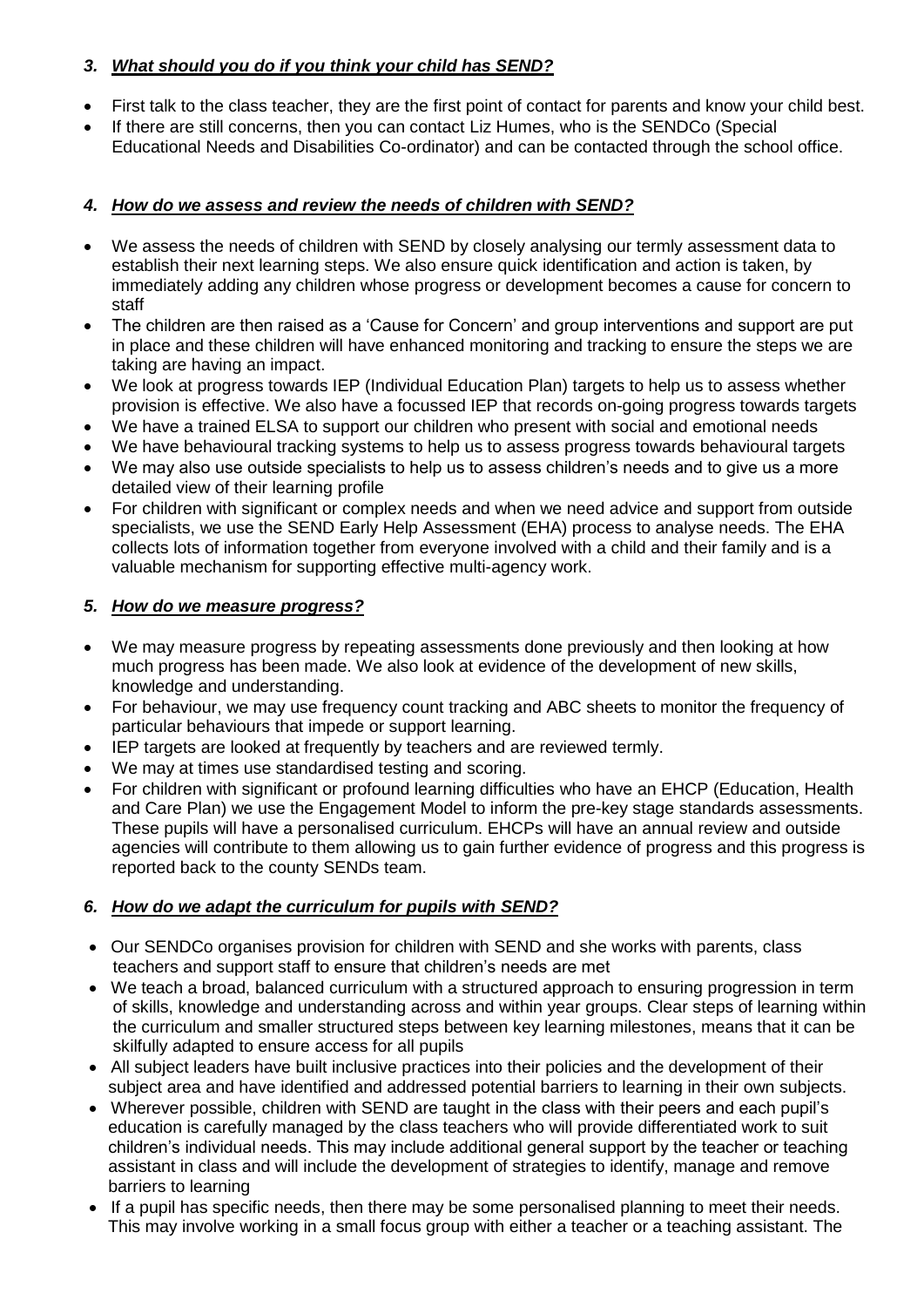frequency of and length of time that this kind of work will continue for will vary, but it will usually be for a long enough period of time for progress to be evaluated e,g, half a term or a term. Any such interventions will be carefully planned and regularly evaluated by the SENDCo to make sure that they are supporting progress and to help us to plan next steps. This kind of work may at times require an IEP (Individual Education Plan) and class teachers would work together to draw up a plan with parents

- Teaching Assistants (TAs) may be allocated time to work with children either 1:1 or in a small group situation. Wherever possible we do work with children in groups to avoid making children feel uncomfortable and to place them in a joint learning situation, which helps to re-enforce their learning through the contributions of the other children in the group
- Occasionally a child may need more specialised support from an outside agency such as an Educational Psychologist, Speech Therapist or Specialist Teacher. If we need specialist advice, we will make a referral with parental permission and arrange a meeting to discuss and plan for children's needs.

# *7. How do we involve parents?*

All of our parents are encouraged to be involved in their child's education and in the life of the school.

This may be through:

- Discussions with the class teacher
- Parents evenings
- Contributing to IEP development and review
- Attending EHA review meetings and/or TAC (Team Around the Child) or TAF (Team Around the Family) meetings
- Attending and contributing to annual reviews of EHCPs
- Being encouraged to come along to school events and getting to know us
- Answering questionnaires
- Using a home / school communication system when it is agreed to be appropriate to ensure daily involvement
- Having an 'open door' ethos in school, so parents feel able to talk to key staff when they feel the need

# *8. How do we involve children?*

- Staff members are always on hand to offer time and support to children and children are really good at picking out who they want support from in school. This helps children to tell us what they think and how they feel and we do listen to and take account of what children tell us
- Our school ethos is one of support, acceptance and tolerance and our children flourish in the 'culture of care' that lies at the heart of our school
- If a child has an EHCP, we will ask for their views and wishes and record these at each annual review
- Child views contribute to EHAs (Early Help Assessments)
- When children have an IEP, we ask them general questions to make sure that they are happy about what they are doing and understand who they will be working with. We are very careful to protect children's self-esteem and self-image and therefore, children's involvement levels will depend on the individual child's age and needs
- All children with SEND and those being managed through 'Cause for Concern' procedures have an individual pupil profile that has input from children and records adult assessments of need and their thoughts on how to them help, their strengths and weaknesses etc.
- We have a school council to support all our pupils and to feedback and manage issues for children in school
- We use the Kidsafe program to encourage children to develop a voice and form positive and supportive relationships with children as a staff team, so that they trust us to help them to solve their problems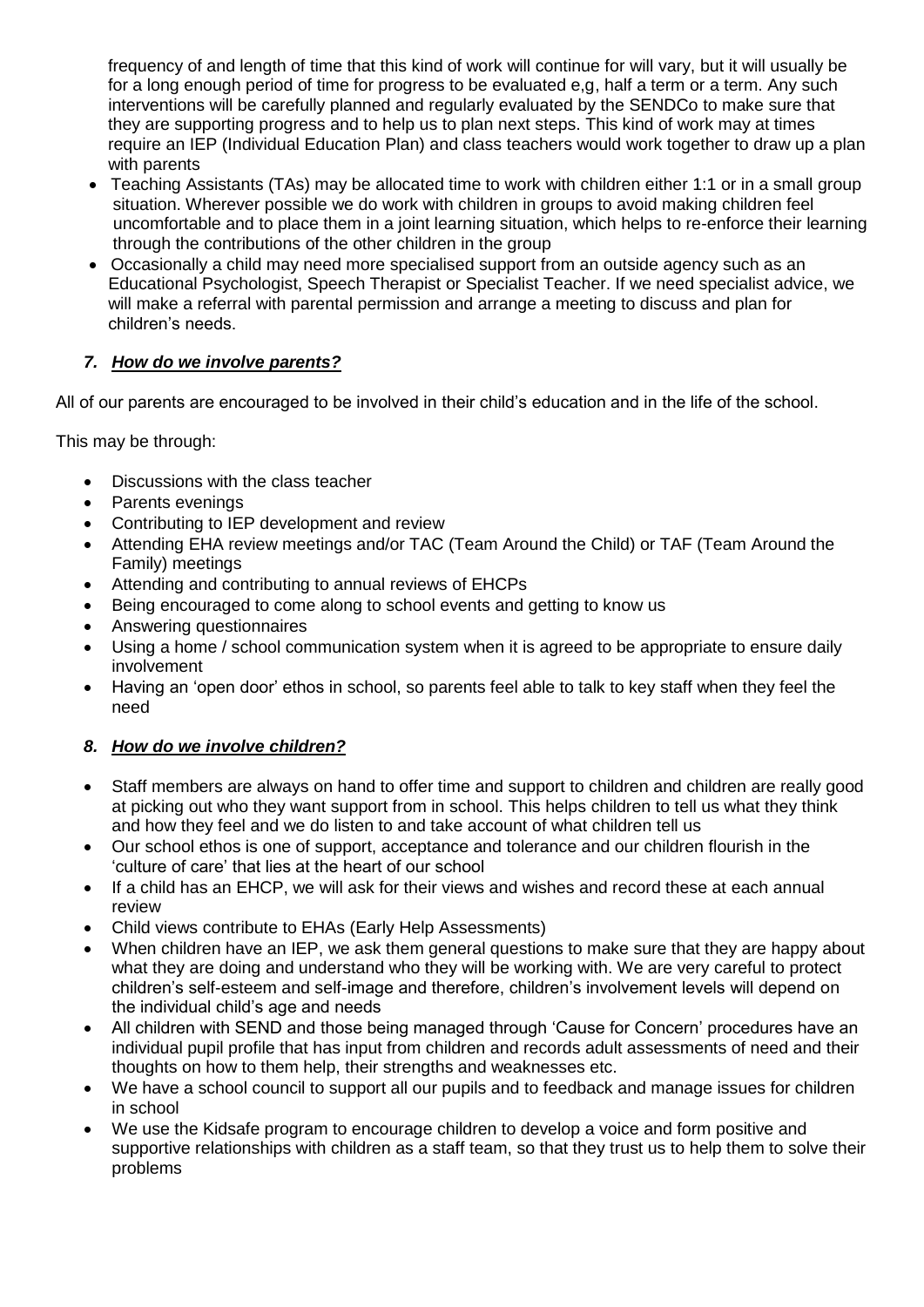# *9. How do we prevent bullying?*

- Everything we do to involve children (above) helps us to be aware of and to manage bullying
- Our ethos of support and tolerance offers protection to children with SEND and makes bullying far less likely
- We also focus very clearly on children's strengths both in school and out and don't just focus on academic skills as a staff team to raise the status and esteem of all children and especially those with SEND. This in turn makes bullying less likely for them
- We provide periodic bullying awareness teaching to teach about bullying and to develop self-help strategies for children. This creates an opportunity to identify instances of and resolve issues around bullying
- We are aware that the first person to find out about bullying is usually a parent and we listen carefully to and take immediate action if a parent reports that their child is being bullied in any way
- Our most vulnerable pupils have additional support when needed during break times and this ensures that they do not become distressed by others playing, allow any social difficulties to impact on their relationships with peers or experience bullying from others

# *10. How do we support children as they join our school or move on to another school?*

- We provide visits for all children prior to coming in to school and offer enhanced programmes for children with significant needs, which may include an integration plan
- If a child with SEND is moving on to a new school, we offer transition planning, where the child's needs are established and a programme developed to support them and their new school in the move. The plan would identify and deliver on key actions e.g. additional visits to the new setting, identification of a mentor in the new school and supported meetings with them etc. The SENDCo also ensures that outside agencies that are involved make contact with services in the area to which the child is moving to ensure continuity of provision and support
- SENDCos from both schools liaise to share information and to ensure the continuing success of children as they move on to a new school
- Class teachers will also liaise from each setting to ensure that day-to-day information is appropriately shared
- All key SEND documents are shared ahead of the move wherever possible
- We take a holistic view of children's educational journey and take any and all actions necessary in support of pupils with SEND to ensure that as much support can be put in place prior to transfer to another school

# *11. How do we support children with social, emotional or mental health issues?*

- We have specific assessment tools to help us to identify and plan to meet needs
- We work closely with parents and carers to share ideas and may have regular meetings
- We have a trained Emotional Literacy Support Assistant (ELSA) and use ELSA resources to support the teaching of emotional literacy skills and this may include work supporting issues such as anger management, transition to secondary school, divorce, bereavement, anxiety etc.
- We set clear boundaries to provide consistency and re-assurance
- We may refer to outside agencies, such as Family Action (it was Barnardo's), the Behaviour and Wellbeing Officer, Occupational Therapy to investigate sensory triggers or CAMHS (Child and Adolescent Mental Health Services)
- We may work with the County Inclusion Support Team to gain advice and develop strategies
- We have daily lunchtime 'drop in' sessions for children to chat with a teacher or Teaching Assistant and daily mindfulness sessions in class.
- A Behaviour Management Plan may be drawn up to manage risk to the child and to others.
- A behavioural IEP may be developed with clear targets.
- We sometimes use contracting to help children. This means that they agree to work on specific behaviours.
- We use general and targeted rewards and consequences.
- We often use non-verbal praise and frequent recognition to promote a positive self-image along with the use of physical acknowledgement e.g. a hand on a shoulder to acknowledge and re-assure.
- We use low-confrontation strategies.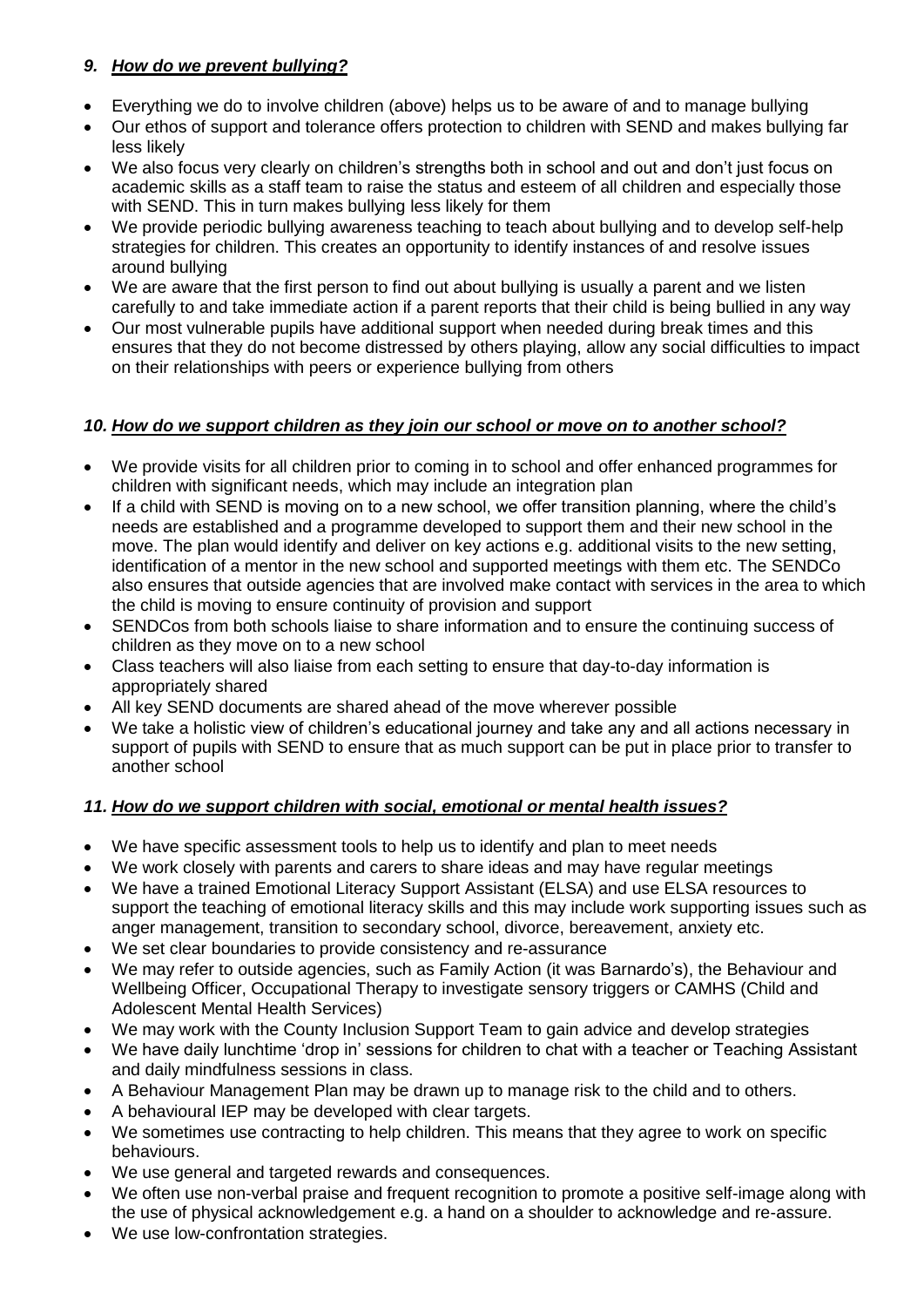# *12. What specialist services and expertise are available at or accessed by the school?*

In school we have members of staff with expertise in:

- ELSA emotional and mental health
- Counsellor
- Drawing and Talking
- Talk Boost speech and language development program
- NELI speech and language development program
- Lego Therapy
- Read, Write Inc Fast Track Tutoring
- Team Teach / Behaviour Management
- Kidsafe

# *13. To gain further advice and support, we have links with:*

- Educational Psychology (to assess in detail children's learning skills)
- Community Paediatricians
- Family Action (was Barnardo's)
- Speech and Language Therapy
- Area SENDCo / Specialist Advisory Teacher for Early Years.
- Specialist Advisory Teacher in Autism
- Specialist Advisory Teacher in Language and Communication.
- Specialist Advisory Teacher for Pupils with Physical and Medical Difficulties
- Occupational Therapy
- Public Health and Wellbeing Nurse (formerly school nurses)
- Child and Adolescent Mental Health Services (CAMHS)
- Health Visitor (for under-fives)
- Specialist Advisory Teacher for visual impairment
- Specialist Advisory Teacher for hearing impairment
- Children's Services (previously social services)
- SEND IASS (Independent Advice and Support Service)

Staff have attended and continue to attend a range of training to support them in meeting the needs of pupils with SEND.

# *14. How are children included in activities outside of the classroom including school trips?*

- Activities and school trips are available to all our pupils subject to our behaviour policy
- Detailed risk assessments are carried out to ensure that all children have access to trips and special events
- Children with access difficulties have PEEPs (Personal Emergency Evacuation Plans) and these would be applied to any outside activity
- We monitor access to after school clubs to ensure that children with SEND are being successfully catered for in these enrichment opportunities

# *15. How accessible is the school?*

- We are a Victorian building with wheelchair access and are committed to making any reasonable adaptations to ensure access to pupils with SEND
- We have one disabled toilet in the main entrance
- Assistive technology is also available e.g. i-pads
- Signage is adapted to be clear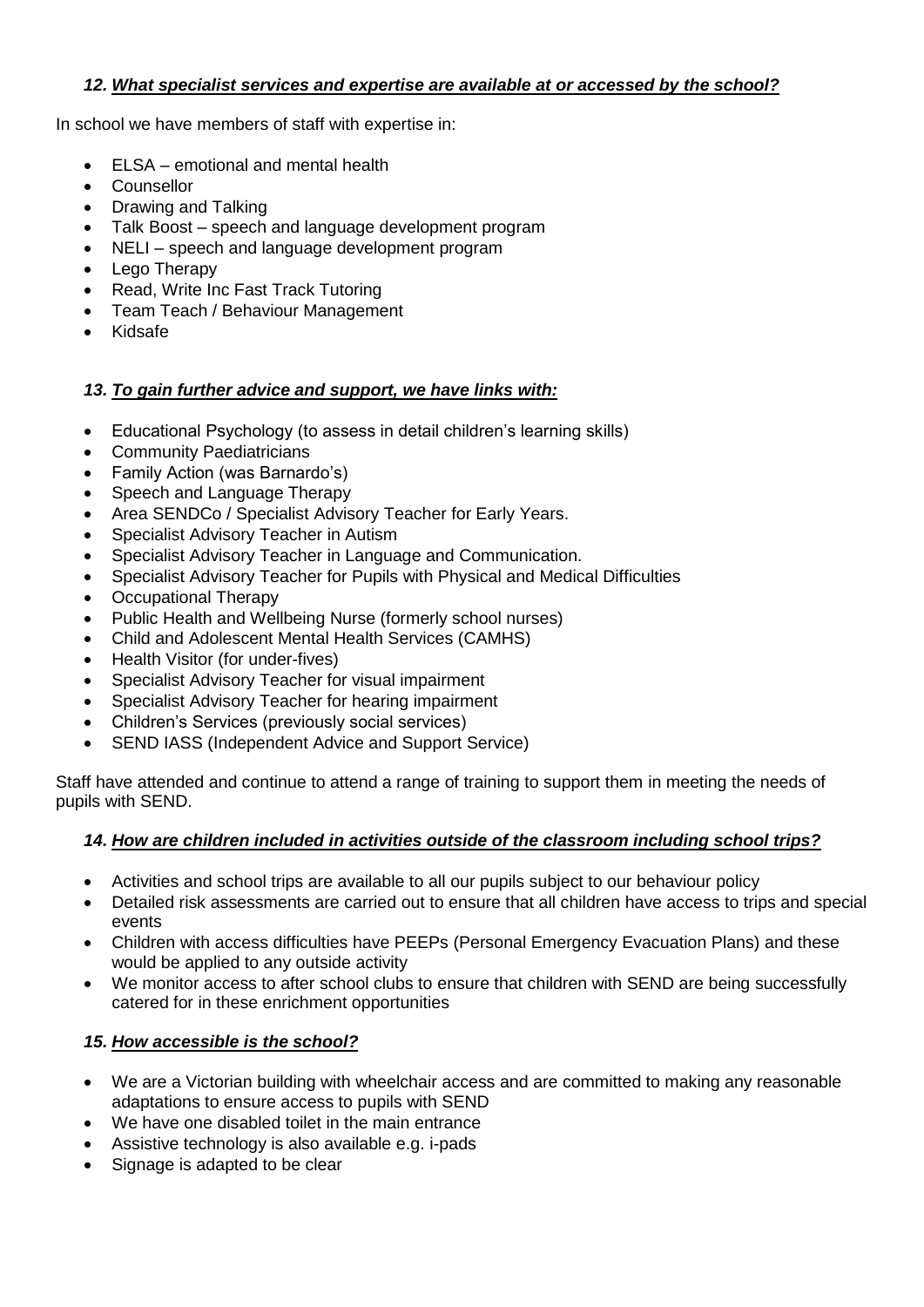#### *16. Who can parents contact for further information?*

If parents wish to discuss their child's needs; need advice or information, or are unhappy about any aspect of our provision, they may contact the school office to arrange a meeting with the SENDCo Liz Humes. There is additional information in our Local Offer (also on the website) and this contains contact details for support services in our area.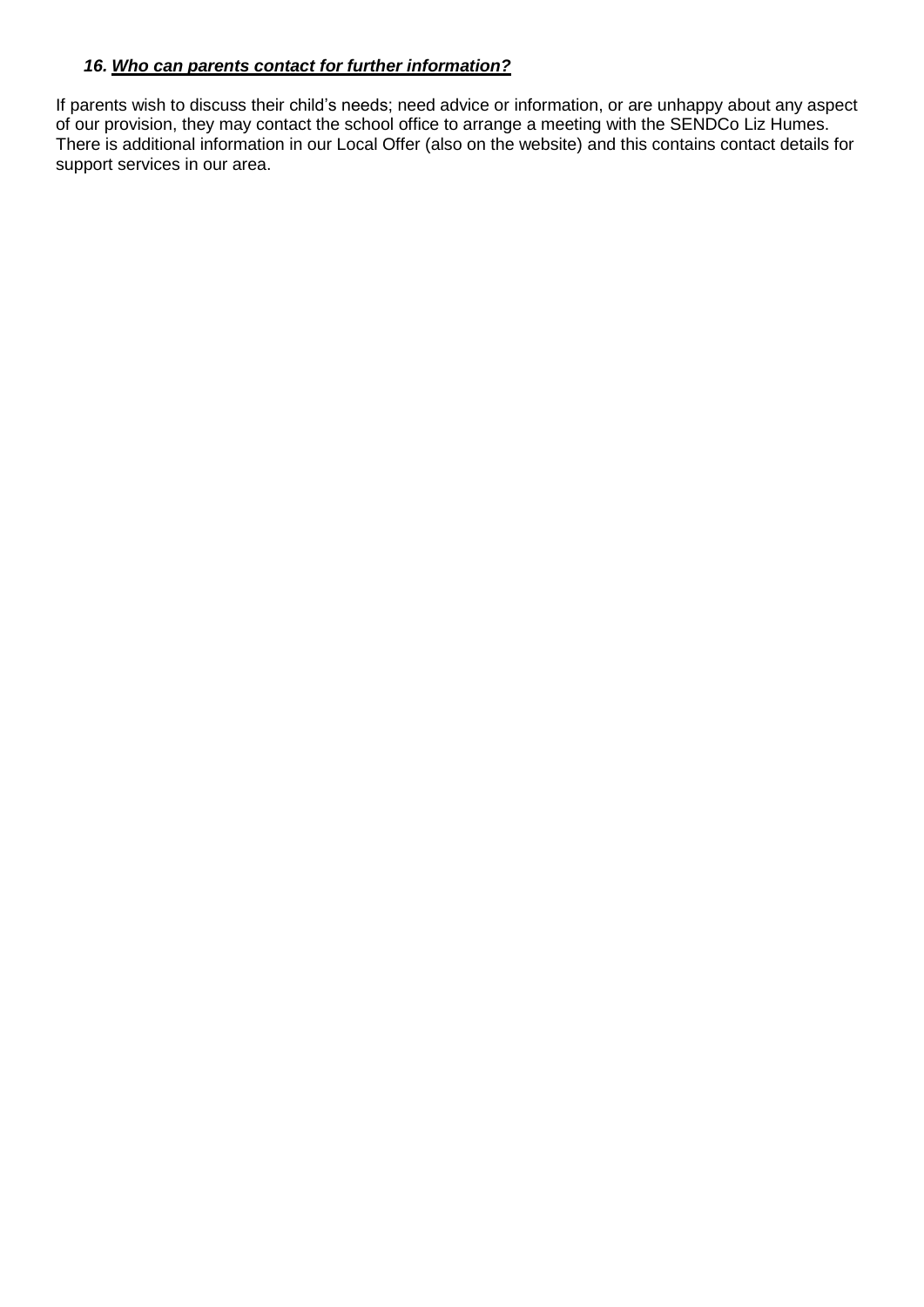#### *17. SEND Flowchart*

Our SEND flowchart explains how the SEND system works in our school.

#### **SEND Flowchart**

We only move from one step to another if a child requires more support and is not making good progress. If a child makes good progress, we may decide to move back a step.

#### *Step 1 – Identification*

Parents and/or teachers raise concerns about a child. Concerns are discussed between parents or carers and the class teacher. The SENDCo will be made aware of these early concerns.

#### *Step 2 – Cause for Concern*

The class teacher adapts work and/or re-organises classroom support to help the child to make better progress. A child may also be involved in intervention groups to support the development of specific skills or behaviours. The impact of support will be monitored closely. Children are monitored and are not recorded on the SEND register at this time.

#### *Step 3 - IEP*

Your child's needs are assessed in detail and an IEP (Individual Education Plan) is developed to support the child. School resources and/or expertise will be assigned to deliver the IEP.

#### *Step 4 – Early Help Assessment*

The SENDCo arranges a TAF (Team Around the Family) meeting and invites parents and outside specialists to come along and help us to carry out an EHA (Early Help Assessment). We need lots of information from parents at this stage to help us to fully understand the child. The information we collect, helps us to plan very closely to meet the needs of children. Plans made will be reviewed through another TAF meeting and we will all decide what to do next.

# *Step 5 – EHCP Statutory Assessment*

If it has been agreed by everyone at step 4, we will apply for an ECHP (Education and Health Care Plan) from the County. This is where the County assesses a child's needs and gives the school extra resources to help us support learning and development. The process takes around 20 weeks and plans will be reviewed annually.

#### *Step 6 – EHCP*

Once we have an EHCP, it will be reviewed once a (school) year. To help us deliver on the plan; a child with an EHCP will have a detailed IEP and timetable of support. Other agencies will visit regularly to monitor how effective the plan is and to provide support and advice to staff and feedback to parents. Parents will be very involved in the development of and progress towards their child's plans.